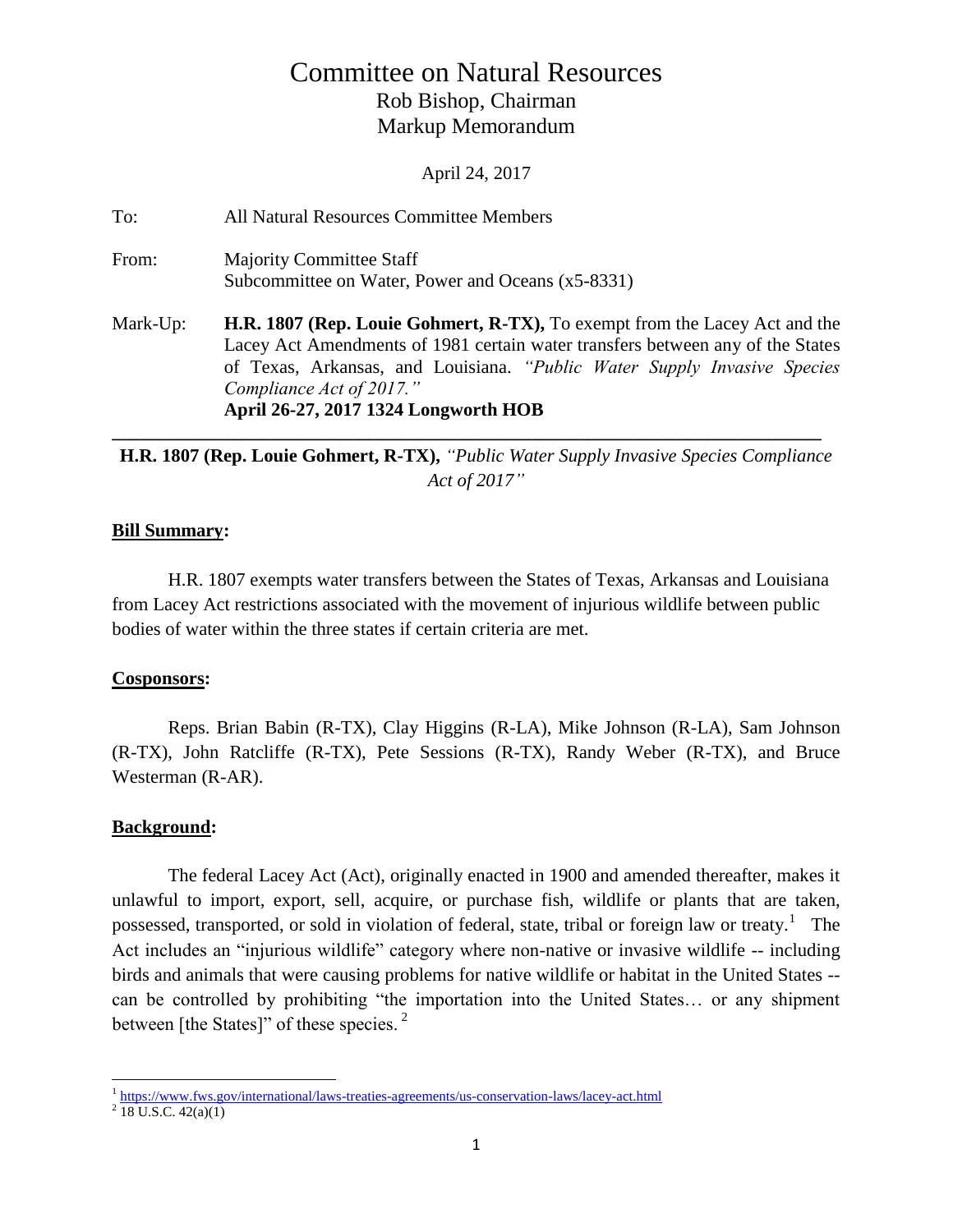This provision makes it illegal to import or ship between states any species listed under the Act without a permit issued by the U.S. Fish and Wildlife Service  $(USFWS)^3$  The federal penalty for an injurious wildlife violation is up to six months in prison and a \$5,000 fine for an individual or a \$10,000 fine for an organization.<sup>4</sup> Injurious wildlife includes amphibians, birds, crustaceans, fish, mammals, mollusks, reptiles and their offspring deemed harmful "to human beings, to the interests of agriculture, horticulture, forestry, or to wildlife or the wildlife resources of the United States."<sup>5</sup> Animals are added to the list by congressional amendment or by regulatory actions. There are currently 621 species listed as "injurious wildlife," including 316 species of fish, mollusks and crustaceans, 91 mammal species, 9 species of reptiles and 4 species of birds.<sup>6</sup>

#### *Lacey Act Exemptions as it Relates to Water Supplies*

The Lake Texoma reservoir project, completed in 1944 to control the floodwaters of the Red River, provides a vital water supply and produces hydropower on the Texas/Oklahoma border.<sup>7</sup> In 1989, the U.S. Army Corps of Engineers granted an easement and permit to the North Texas Municipal Water District (NTMWD) to construct and operate an intake/pumping station at Lake Texoma.<sup>8</sup> The pump station can transfer via pipeline - up to 125 million gallons per day out of Lake Texoma to a tributary of Lake Lavon. The NTMWD currently



**Map 1** Oklahoma-Texas Lake Texoma Boundary. *Source: North Texas Municipal Water District*

supplies drinking water to over 1.6 million people in the Dallas-Fort Worth Metroplex. $9$  Since 2009, zebra mussels (listed as an injurious species in  $1990$ )<sup>10</sup> have been identified in Lake Texoma's water.

In December 2010, FWS suspended NTMWD's ability to pump water from Lake Texoma without notice due to Lacey Act restrictions. This was due to a surveyor's error associated with the Red River Boundary Compact Commission that mistakenly located two-

 $\overline{\phantom{a}}$ 

<sup>&</sup>lt;sup>3</sup> <https://www.fas.org/sgp/crs/misc/R42067.pdf>

<sup>&</sup>lt;sup>4</sup> [https://www.fws.gov/injuriouswildlife/pdf\\_files/InjuriousWildlifeFactSheet2013.pdf](https://www.fws.gov/injuriouswildlife/pdf_files/InjuriousWildlifeFactSheet2013.pdf)

<sup>5</sup> 18 U.S.C. 42

<sup>&</sup>lt;sup>6</sup> [https://www.fws.gov/injuriouswildlife/pdf\\_files/Current\\_Listed\\_IW.pdf](https://www.fws.gov/injuriouswildlife/pdf_files/Current_Listed_IW.pdf)

<sup>&</sup>lt;sup>7</sup> <http://www.swt.usace.army.mil/Locations/Tulsa-District-Lakes/Oklahoma/Lake-Texoma/History/>

<sup>&</sup>lt;sup>8</sup> Prepared Testimony of Mr. Mike Rickman, Deputy Director, North Texas Municipal Water District, House Subcommittee on Fisheries, Wildlife, Oceans and Insular Affairs, H.R. 4032, February 27, 2014, p. 1

 $^9$  Id.

<sup>10</sup> 104 Stat. 4772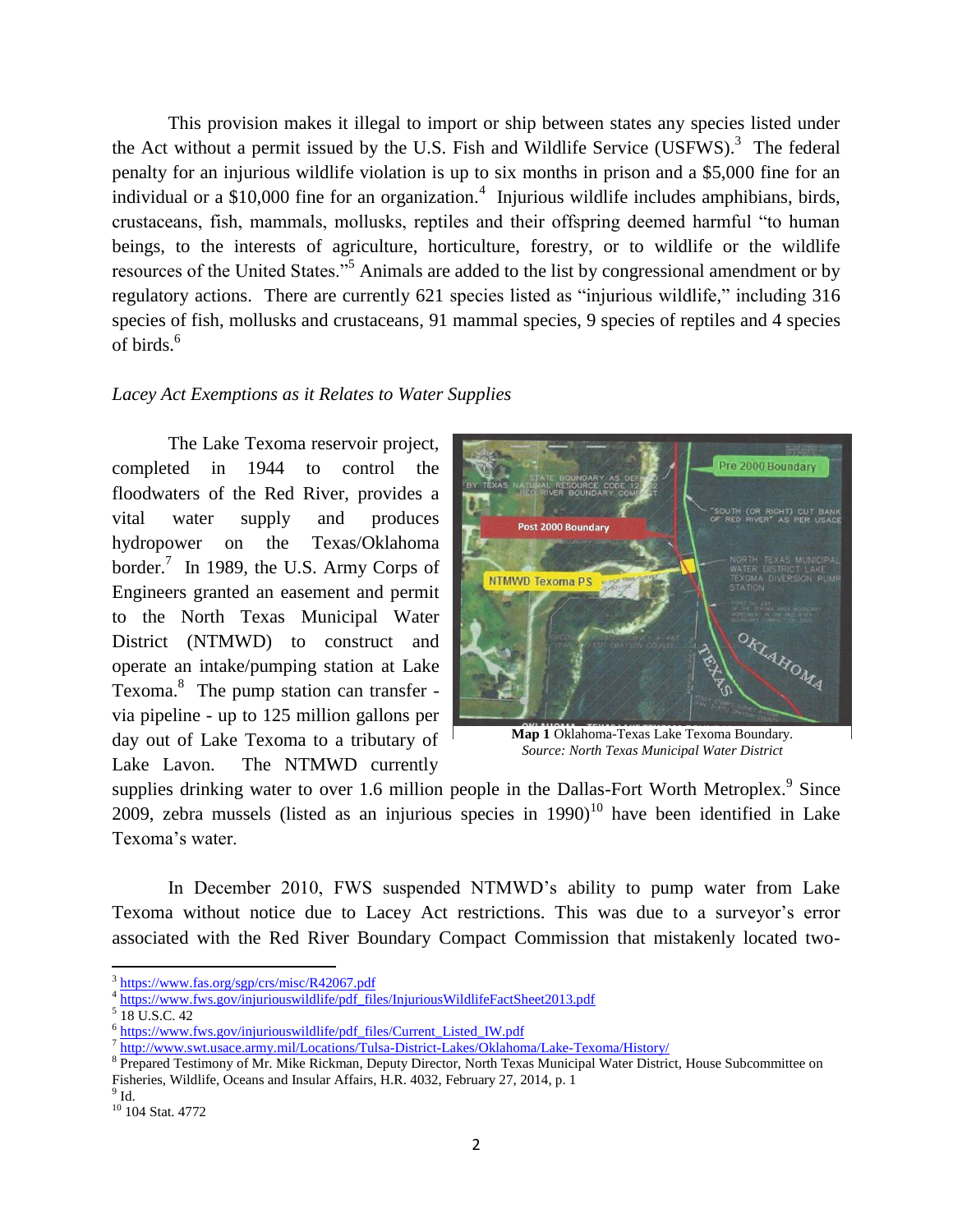thirds of NTMWD's Lake Texoma pump station in Oklahoma instead of Texas (See Map 1). Because of this error, continuing operations at the pump station would result in a violation of the Lacey Act due to the presence of invasive zebra mussels that would be transported across state lines. These restrictions resulted in the loss of 28% of the NTMWD's water supply in the midst of a severe drought. $^{11}$ 

In 2012, Congress restored NTMWD's ability to pump water from Lake Texoma by enacting the *"North Texas Zebra Mussel Barrier Act of 2012"* (P.L. 112-237).<sup>12</sup> This law permitted NTMWD to transfer water out of Lake Texoma without triggering Lacey Act penalties if the water was transported through a closed conveyance system to a water treatment plant. The NTMWD spent \$310 million to construct the 46 mile closed barrier pipeline to its treatment plant.<sup>13</sup> In 2014, Congress enacted the "*North Texas Invasive Species Barrier Act of 2014"* (P.L. 113-117), which broadened the NTMWD's exemption to include all injurious species listed under the Lacey Act. $^{14}$ 

Other nearby communities, including those that use the Sabine River and Toledo Basin Reservoir on the eastern border between Louisiana and Texas, are no more than an invasive species listing away from having their water supplies interrupted by Lacey Act restrictions. The Sabine River Authority of Texas, for example, is currently constructing a new pump station located only a few yards away from the Louisiana side of the Sabine River (See Map 2). There are concerns that the Lacey Act will disrupt the water supplied by the Sabine River Authority to its customer water agencies along the Texas Gulf Coast.



**Map 2**:Sabine River Authority Pump Station Location on the Texas/Louisiana Border. *Source: Google Earth*

To help provide water supply certainty for these communities, Representative Louie Gohmert (TX-01) introduced H.R. 1807, the *"Public Water Supply Invasive Species Compliance Act of 2017."* The bill's intent is to provide a path forward to address Lacey Act issues on a multi-state basis as opposed to the case-by-case basis represented by P.L. 112-237 and P.L. 113- 117. H.R. 1807 provides for the continued transport of water across Arkansas, Texas and Louisiana if a species listed under the Lacey Act is located in both of the public water supplies

l

<sup>&</sup>lt;sup>11</sup> Prepared Testimony of Mr. Mike Rickman, Deputy Director, North Texas Municipal Water District, House Subcommittee on Fisheries, Wildlife, Oceans and Insular Affairs, H.R. 4032, February 27, 2014, p. 1

<sup>12</sup> P.L. 112-237

<sup>13</sup> Id., p. 2

<sup>&</sup>lt;sup>14</sup> P.L. 113-117